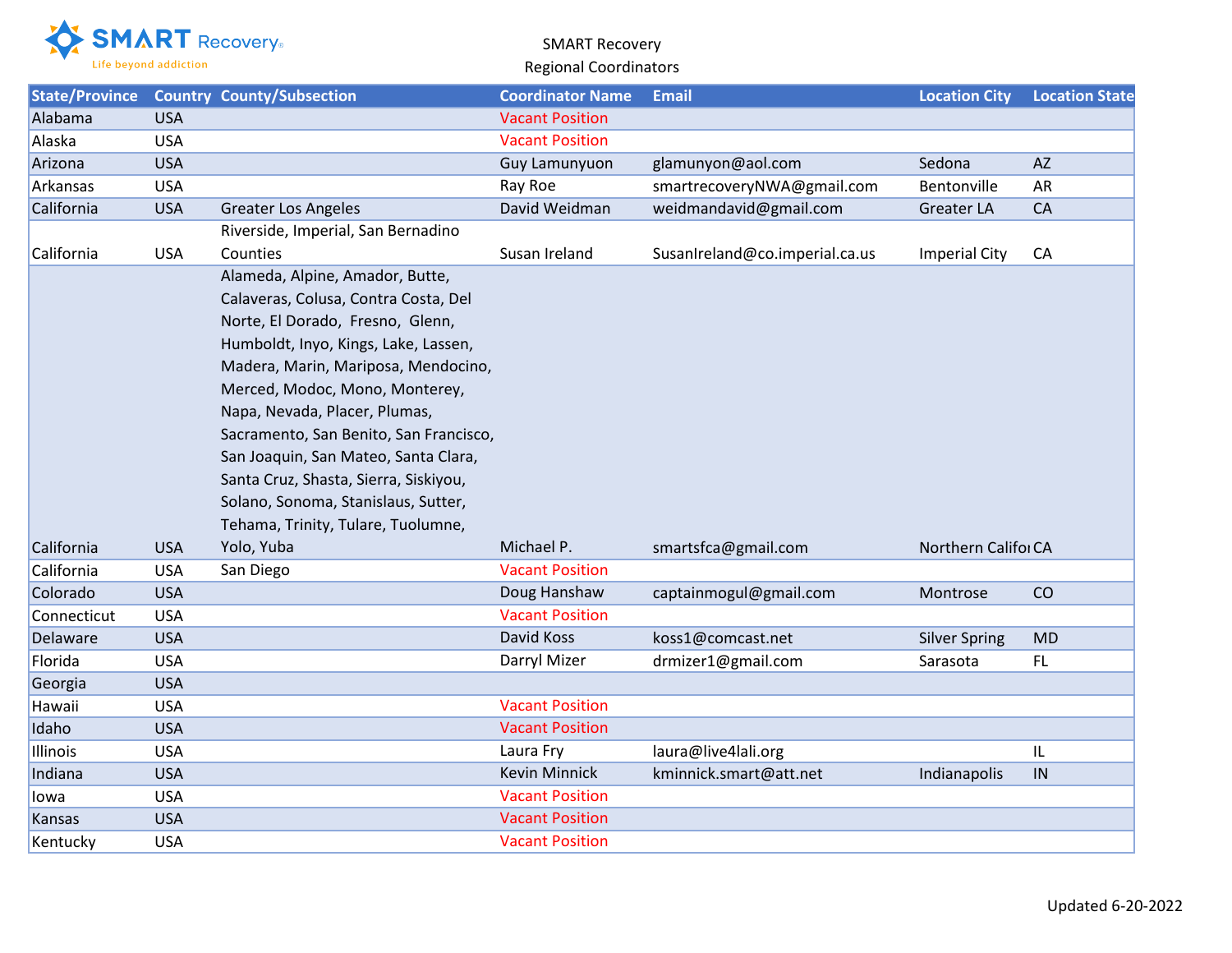## SMART Recovery Regional Coordinators

| Louisiana           | <b>USA</b> |                                    | C. Joseph Wusnack      | jwusnack@gmail.com          | <b>New Orleans</b>    | Louisiana |
|---------------------|------------|------------------------------------|------------------------|-----------------------------|-----------------------|-----------|
| Maine               | <b>USA</b> |                                    | Michael P. Mihailos    | Michael.Mihailos@gmail.com  | Portland              | <b>ME</b> |
| Maryland            | <b>USA</b> |                                    | <b>David Koss</b>      | koss1@comcast.net           | <b>Silver Spring</b>  | <b>MD</b> |
| Massachusetts       | <b>USA</b> |                                    | <b>Vacant Position</b> |                             | Weston                | MA        |
| Michigan            | <b>USA</b> |                                    | Peggy D.               | SMARTpeggy@live.com         | Plymouth              | MI        |
| Minnesota           | <b>USA</b> |                                    | <b>Vacant Position</b> |                             |                       |           |
| Mississippi         | <b>USA</b> |                                    |                        |                             |                       | <b>MS</b> |
| Missouri            | <b>USA</b> | St. Louis                          | <b>Ginger Frank</b>    | gfrank8151@msn.com          | St. Louis             | <b>MO</b> |
| Montana             | <b>USA</b> |                                    | <b>Vacant Position</b> |                             |                       |           |
| Nebraska            | <b>USA</b> | Omaha                              | <b>Ginger Frank</b>    | gfrank8151@msn.com          | Omaha                 | <b>NE</b> |
| Nevada              | <b>USA</b> |                                    | Rick Kuplinski         | smartinhenderson@gmail.com  | Henderson             | <b>NV</b> |
| New Hampshire       | <b>USA</b> |                                    | Chuck Novak            | charlesnovak65@gmail.com    | Manchester            | <b>NH</b> |
| New Jersey          | <b>USA</b> |                                    | Alexander A. Cardé     | NewJerseySMART@gmail.com    | Clifton               | <b>NJ</b> |
| <b>New Mexico</b>   | <b>USA</b> |                                    | <b>Vacant Position</b> |                             |                       |           |
|                     |            |                                    |                        |                             |                       |           |
| New York            | <b>USA</b> |                                    | Dennis Rosenfeld       | smartrebornme@gmail.com     | LaGrangeville         | <b>NY</b> |
| North Carolina      | <b>USA</b> |                                    | Peter Rubinas          | ncsmartrecovery@gmail.com   | Pittsboro             | <b>NC</b> |
| North Dakota        | <b>USA</b> |                                    | <b>Vacant Position</b> |                             |                       |           |
| Ohio                | <b>USA</b> | Butler, Clermont, Hamilton, Warren | Suzanne Waller         | scwaller@yahoo.com          | Cincinnati            | OH        |
| Ohio                | <b>USA</b> | Northern Ohio                      | <b>Vacant Position</b> |                             | Cleveland             | OH        |
| Oklahoma            | <b>USA</b> |                                    | <b>Vacant Position</b> |                             |                       |           |
| Oregon              | <b>USA</b> |                                    | <b>Glenn Rice</b>      | blorvis@gmail.com           | Portland              | <b>OR</b> |
| Pennsylvania        | <b>USA</b> |                                    | <b>Vacant position</b> |                             |                       | PA        |
|                     |            |                                    |                        |                             |                       |           |
| <b>Rhode Island</b> | <b>USA</b> |                                    |                        |                             |                       |           |
|                     |            |                                    | Avery Moulton-         |                             |                       |           |
| South Carolina      | <b>USA</b> |                                    | Fowler                 | Avery@favorgreenville.org   | Greenville            | <b>SC</b> |
| South Dakota        | <b>USA</b> |                                    | Pete Finger            | smart.southdakota@gmail.com | <b>Sioux Falls</b>    | SD        |
| Tennessee           | <b>USA</b> |                                    | <b>Michael Collins</b> | bsaeagle1968@gmail.com      | Dickson               | <b>TN</b> |
| Texas               | <b>USA</b> |                                    | <b>Charles True</b>    | charlestrue@dgasi.com       | Houston               | <b>TX</b> |
| Utah                | <b>USA</b> |                                    | <b>Vacant Position</b> |                             |                       |           |
| Vermont             | <b>USA</b> |                                    | <b>Chuck Novak</b>     | charlesnovak65@gmail.com    | Manchester            | <b>NH</b> |
| Virginia            | <b>USA</b> |                                    | Walt Smith             | waltsmith892@gmail.com      | North Chesterfield VA |           |
| Washington          | <b>USA</b> |                                    | <b>Haley Iselin</b>    | haleyiselin@gmail.com       | Puyallup              | <b>WA</b> |
|                     |            |                                    |                        |                             |                       |           |